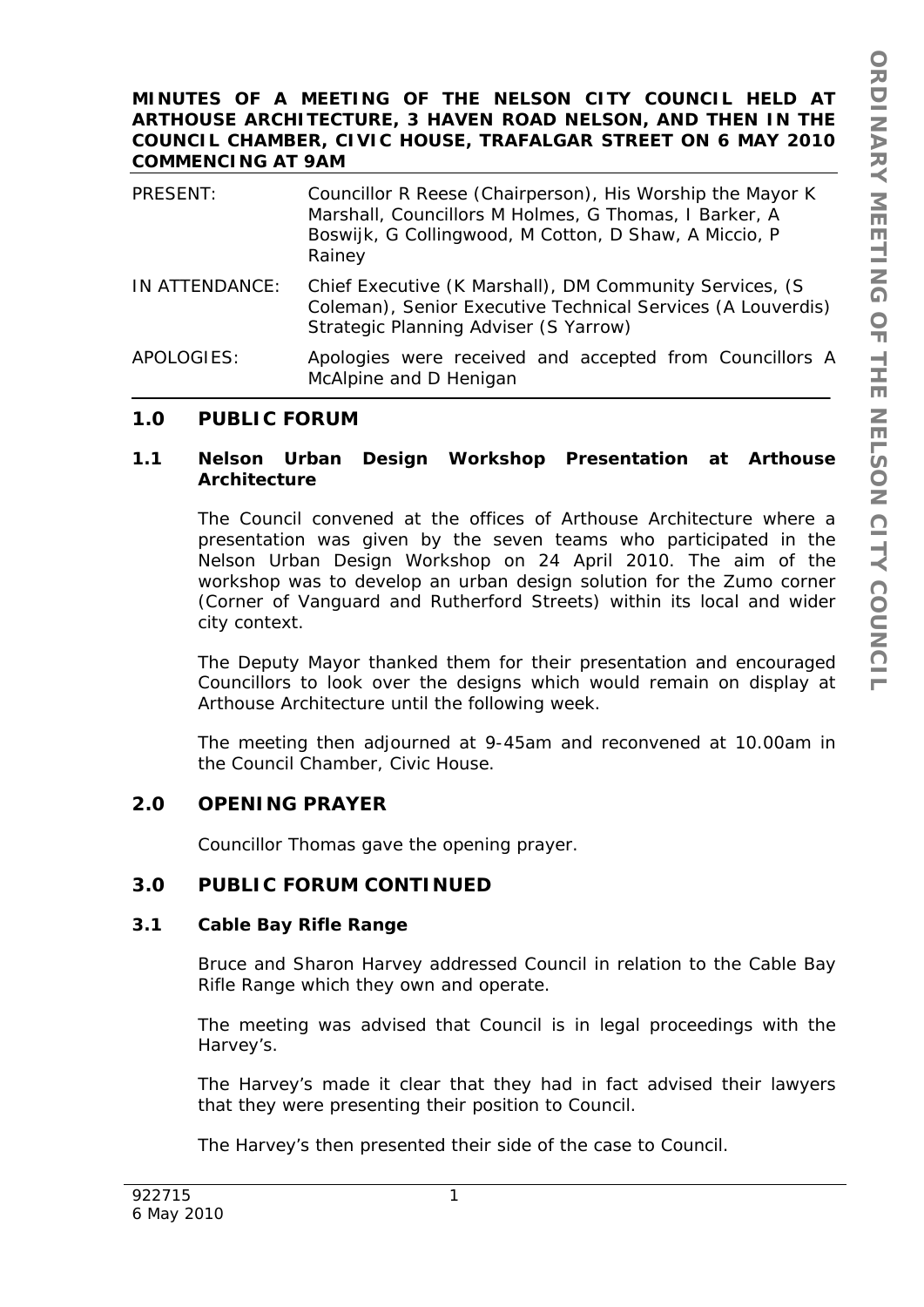The Chairperson thanked Bruce and Sharon Harvey for their presentation.

# **4.0 CONFIRMATION OF MINUTES**

**4.1** With reference to item 1.2 Councillor Barker advised the meeting that he had attended the ANZAC Day Service in Marsden valley and was in favour of the proposal for a Returned Servicemen and Servicewomen Memorial.

### *THAT the minutes of the ordinary meeting of the Nelson City Council held on 22 April 2010 be confirmed as a true and correct record.*

Barker/Boswijk Carried Carried Carried Carried Carried Carried Carried Carried Carried Carried Carried Carried

## **5.0 CHAIRPERSONS REPORT**

The Deputy Mayor gave a brief verbal report advising that she had received a copy of the Model Communities application from staff. She said it was a fantastic project and wished to acknowledge all of the staff that had worked on the application. It had been produced in a very short time frame and was an outstanding result. In producing the application staff had engaged with groups and organisations and the project had received unequivocal support.

# **6.0 REPORTS PERFORMANCE**

Attendance: Councillor P Rainey left the meeting.

### **6.1 Nelson Tasman Business Tourism Six Monthly Report to Shareholders July – December 2009**

His Worship the Mayor stood aside from the meeting during this presentation as Chair of the iSite New Zealand Visitor Information Network.

Phil Taylor and Paul Davis were in attendance to present their report and provided a Powerpoint presentation.

Phil Taylor explained that the budget is slightly ahead of the year end projection and looking to a profit of \$50,000. The Nelson iSite is on track to make a small profit. This is quite an achievement as few in the country have managed to make a profit to date.

A DVD was then shown of a promotional programme on New Zealand for the Italian Market. It was advised that the 20 minute documentary will be screened in Italy up to and during the Rugby World Cup 2011 games.

Attendance: Councillor P Rainey rejoined the meeting.

In answer to a question regarding tourism businesses requiring mentoring, Paul Davis said there are an estimated 900 tourism businesses in the region. Nelson Tasman Tourism will talk with any of them but do not have the resources to mentor. They do however pass businesses on to other agencies for mentoring.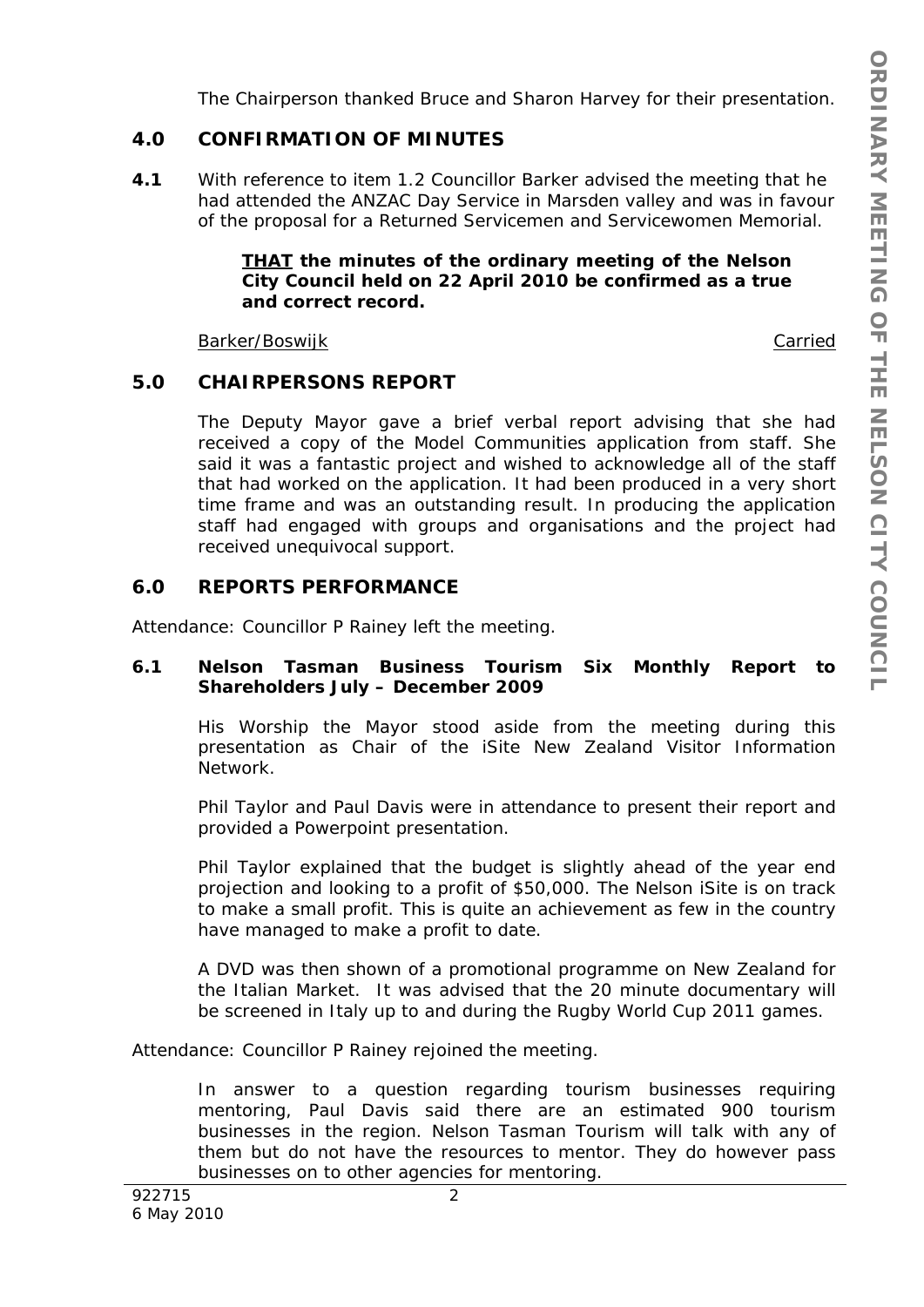It was pointed out that an income and expenses statement would be useful as part of the six-monthly report. It would also be useful to include statistics from the Motueka I site.

# **7.0 REPORTS PRIORTY**

### **7.1 Nelson Performing Arts and Conference Centre Process and Site Evaluation**

Report No 910121, agenda pages 21-29 refer.

The Chief Executive presented the report and drew attention to the upcoming Council Workshop on 18 May to review the sites in more detail.

It was noted that the timing of completing Step 10 by March 2011 was to allow for the inclusion of PACC into next years draft annual plan for formal consultation with the public. A further step (11) would be added to the process to make it clear that any final decision on whether to proceed or not with a PACC would not be taken until after consultation through the draft annual plan.

Councillor Holmes commented that there was a weakness with the matrix approach as the requirements for a conference centre are different to a theatre. There was a suggestion to use three matrices, to cover a conference centre only, performing arts centre only or a combined conference and performing arts centre.

The Chief Executive clarified that the reason there was one matrix for a combined centre was due to a council resolution to move ahead with a combined centre.

Councillor Rainey raised that it was important to not just be governed by the matrix in terms of the decision making, that it was important to be able to make a bold decision.

The recommendation in the report was proposed by His Worship the Mayor and seconded by Councillor Reese.

An amendment was proposed by Councillor Barker and seconded by Councillor Holmes to include three separate matrices, one for an integrated Performing Arts and Conference Centre, a Performing Arts Centre alone and a Conference Centre alone.

The amendment was put and Councillor Barker called for a division.

| <b>Councillor Barker</b> | Yes.   |
|--------------------------|--------|
| Councillor Boswijk       | No     |
| Councillor Collingwood   | Yes.   |
| <b>Councillor Cotton</b> | Yes    |
| Councillor Henigan       | Absent |
| <b>Councillor Holmes</b> | Yes.   |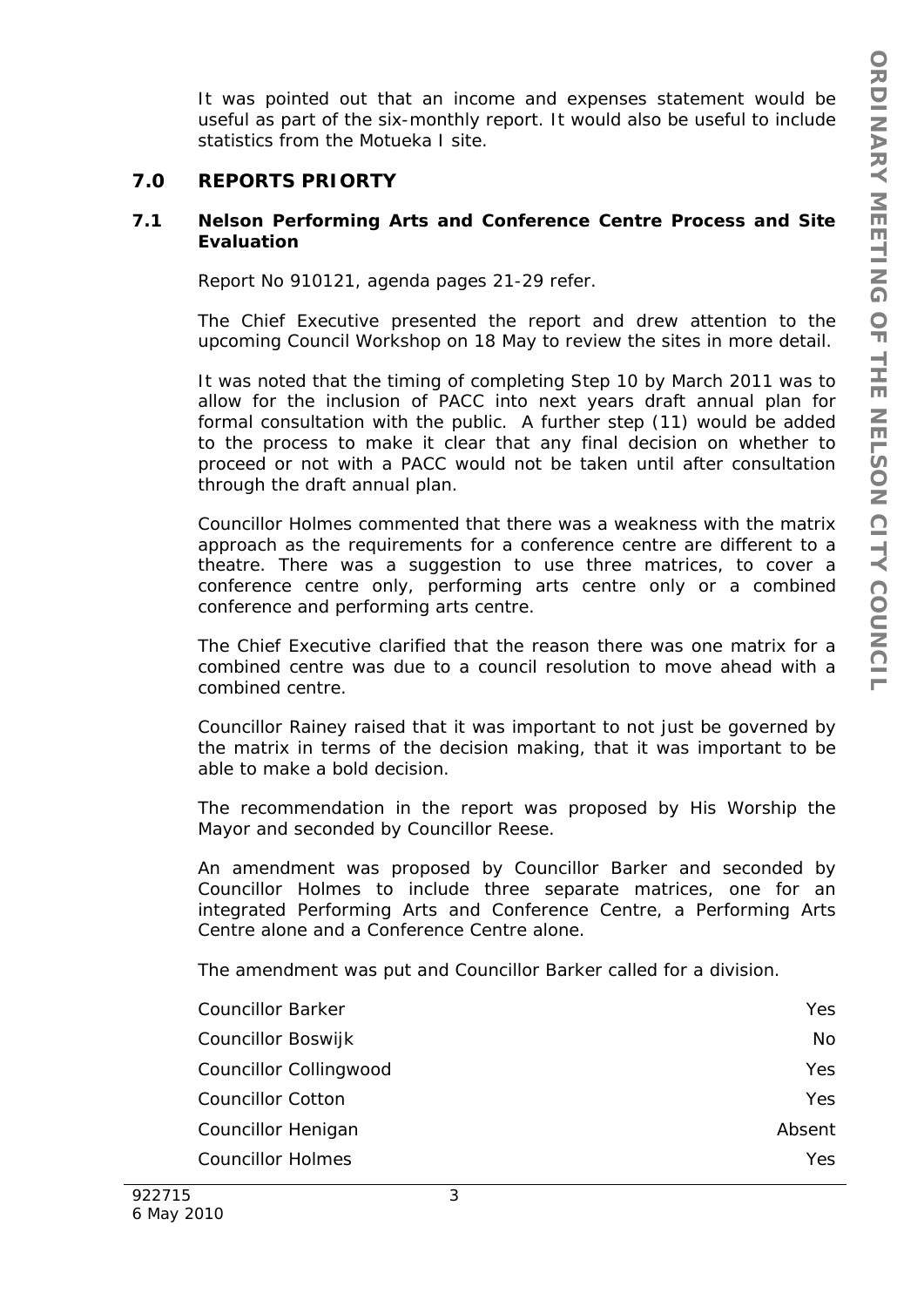| <b>Councillor Miccio</b>   | Yes    |
|----------------------------|--------|
| <b>Councillor McAlpine</b> | Absent |
| <b>Councillor Rainey</b>   | No     |
| <b>Councillor Reese</b>    | No     |
| <b>Councillor Shaw</b>     | No     |
| <b>Councillor Thomas</b>   | Yes    |
| His Worship the Mayor      | No     |

The Chairperson declared that the amendment was carried 6 votes to 5.

The amendment became the substantive motion.

A further amendment was proposed by His Worship the Mayor and seconded by Councillor Reese to include Wakatu Square in the list of Council owned sites.

 This amendment was put and carried and became the substantive motion and resolved.

*THAT the process as detailed in Attachment 1 of report 910121, subject to the addition of Step 11 noting that any decision will be part of the next Annual Plan, be approved by Council as the way forward for the Performing Arts and Conference Centre;* 

*AND THAT the following Council owned sites be considered as its short list and evaluated further with the aim of selecting a Council preferred site;* 

- *Millers Acre*
- *Nelson Public Libraries (Elma Turner)*
- *Halifax Street Croquet Green*
- *Rutherford Park*
- *Trafalgar Park number 2*
- *Wakatu Square*

*AND THAT Council agree on three matrices (to evaluate an integrated Performing Arts and Conference Centre, a Performing Arts Centre alone and a Conference Centre alone) and relative weightings as detailed in report 910121 to be applied to the recommended Council owned short-listed sites;* 

*AND THAT all Councillors complete the analysis using the matrix for the Council owned sites in preparation for the 18 May 2010 Council workshop with the aim of selecting*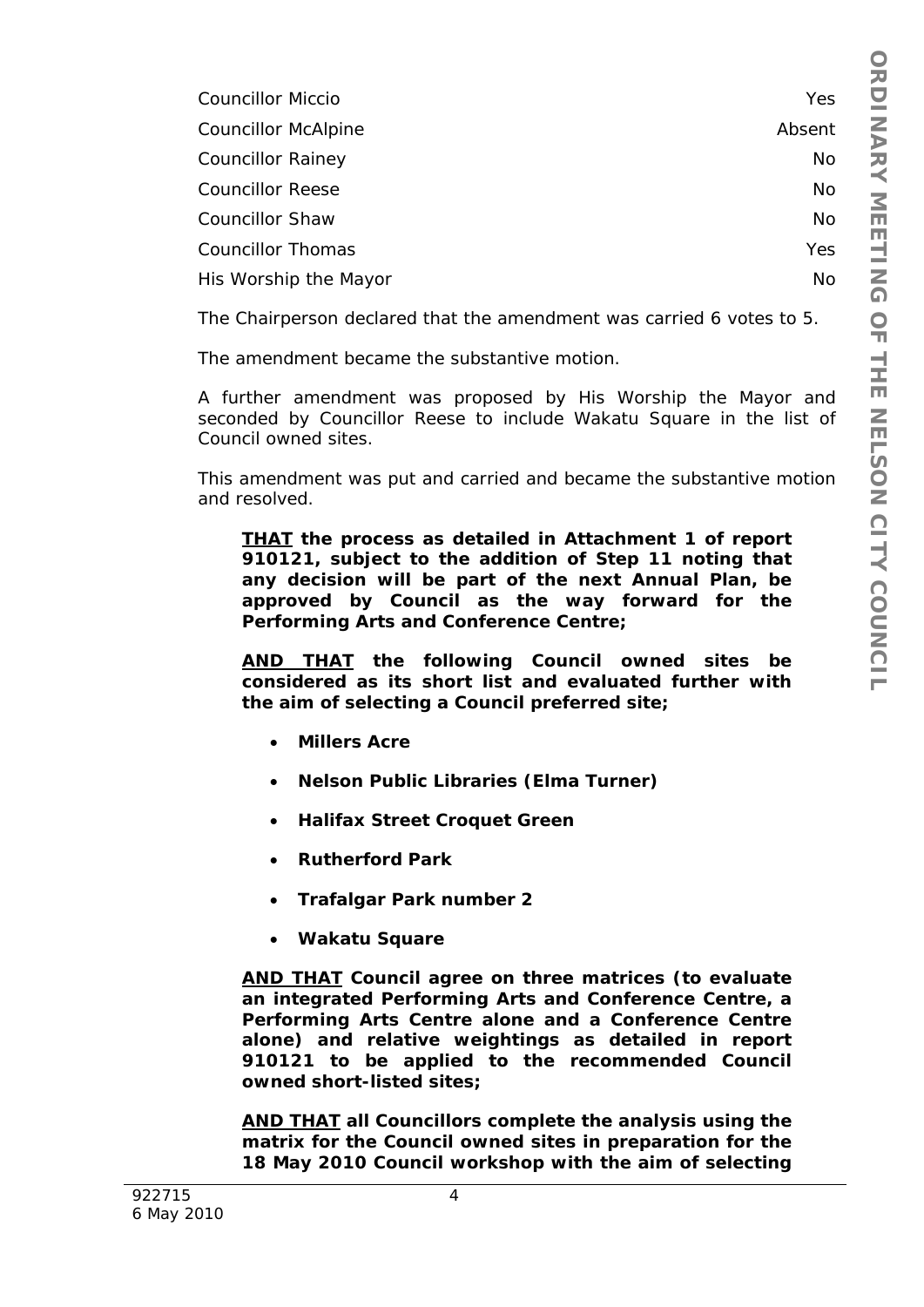### *a preferred Council owned site to go out in the consultation process.*

His Worship the Mayor/Reese **Carried Carried** 

Attendance: His Worship the Mayor left the meeting.

### **7.2 Rugby World Cup 2011 Ticket Purchasing Opportunity**

Report No 918056, agenda pages 17-20 refer.

The Chief Executive Keith Marshall spoke to the report. He advised that he had spoken with Scott Tobin at Audit NZ who thought it would be acceptable for a small number of tickets to be purchased for the purposes of official attendance/VIP's but that to purchase 300 tickets, as had been offered by Rugby New Zealand 2011 Limited, would not be considered an appropriate use of public funds.

A discussion then ensued on three options. One was to purchase the entire allocation and then on-sell tickets to the people of Nelson. The Divisional Manager Community Services advised however that the Terms and Conditions of the ticket option being offered by Rugby New Zealand 2011 Limited do not allow for tickets to be on-sold in this manner.

A second option was to purchase a small number of tickets to allow for official duties to be carried out by the Mayor and Mayoress and for other VIP's. This would be in the vicinity of 10-15 tickets.

A final option was to not purchase any tickets at all. By purchasing the 300 tickets it removes them from the public pool and raised issues of how the tickets would be allocated.

The Chief Executive then offered his strong advice, and that of the Office of the Auditor General and Audit NZ, was that the purchase of the whole allocation of 300 tickets would not be considered an appropriate use of public funds, but that the advice received from Audit NZ is that 10-15 tickets would be justifiable for official duties.

Councillor Boswijk advised that \$4000 had been budgeted for the purchase of tickets. The Divisional Manager Community Services clarified that a decision today will override that \$4000 budget, and that money will not be used to purchase any additional tickets.

Also raised was the issue of Rugby New Zealand 2011 Limited providing the offer in the first place and whether they had received advice from Audit NZ about this. There was also interest in what other Councils around the country were doing.

Mark Holmes exercised his right of reply as the mover of the recommendation. He explained that the tickets cannot be used for promotional purposes nor can they be advertised for sale. By purchasing them the Council would be removing them from the pool for the public.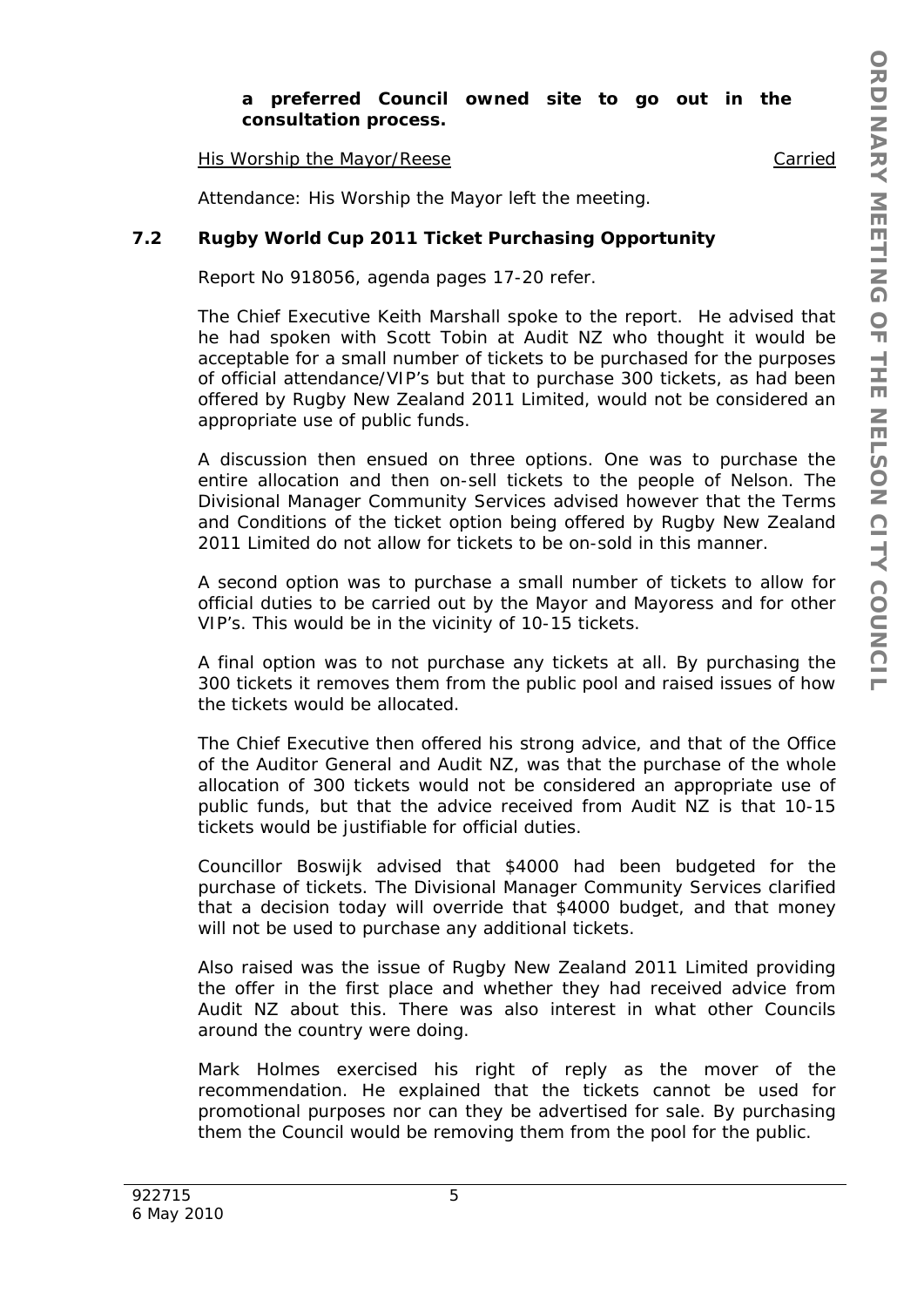*THAT Council does not purchase any Rugby World Cup 2011 tickets through the Rugby New Zealand 2011 Limited offer which closes on 21 May 2010.* 

#### Holmes/Shaw Carried

Attendance: the meeting adjourned for lunch at 12.45pm and Councillors Collingwood, Barker, Cotton and Miccio left the meeting. His Worship the Mayor rejoined the meeting.

# **8.0 REPORTS POLICY**

### **8.1 Draft Rutherford and Trafalgar Parks Reserves Management Plan**

Report No 906664, agenda pages 30-63 refer

Community Policy and Planning Adviser Chris Ward and Manager Community Policy and Planning Nicky McDonald joined the meeting to present the report. Chris Ward explained that the draft Plan had taken account of Councillor views from a Council Workshop in March, with the draft Plan now placing emphasis on the parks as open urban space rather than green space, accommodating existing leaseholders and increasing activities across the parks.

Attendance: Councillors Barker and Cotton rejoined the meeting.

It was agreed that the draft Plan should:

- Give consideration to expanding the Park area in order to improve management outcomes
- Have regard to supporting recreational activities in the surrounding water and coastal environment
- Be amended to remove the reference to 'commuter' parking in 4.1.4
- Be amended to remove the reference to public in 4.1.5
- Be amended to change the title of Flooding to Inundation in 4.1.10. Consideration of managed retreat should take place
- Include policy for the parks to be smoke free
- Be amended to clarify the wording in the commercial policies for Rutherford park – these appear to be more restrictive than intended
- Be amended to include the border between Trafalgar Park and State Highway 6 as a potential area for commercial development.

It was raised whether there could be another name for the Kinzett Terrace part of the park. Chris Ward explained that this was actually part of Trafalgar Park but had been separated from the main park when State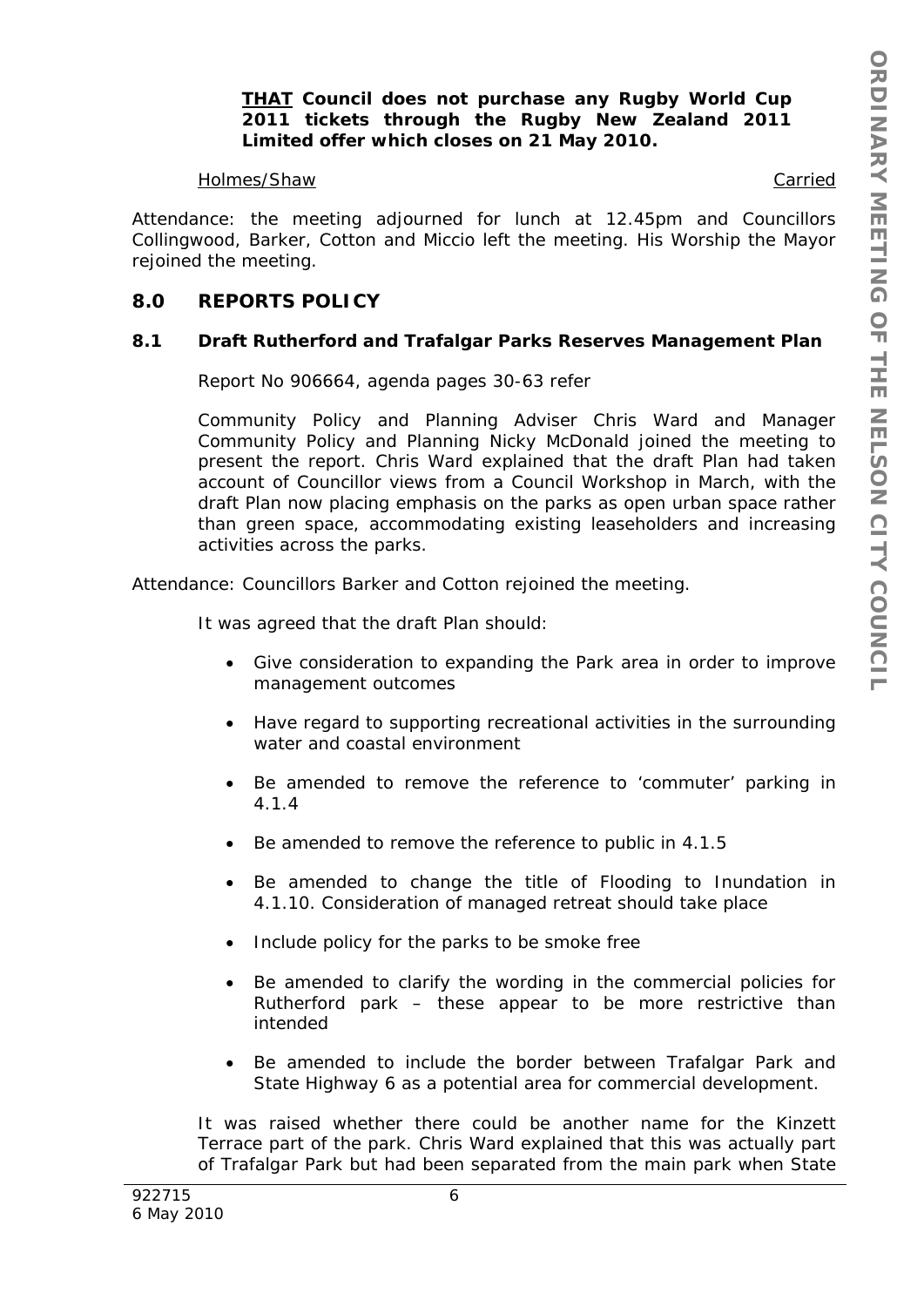Highway 6 was constructed. Kinzett Terrace is named after Matt Kinzett, who was the Rugby Coach who brought the Seddon Cup back from the west coast in 1959.

Another issue raised was how to balance comments received from a Council workshop to achieve the collective view. It was agreed that a summary document from a workshop for large, complex pieces of work would be beneficial.

Attendance: Councillors Barker and Cotton left the meeting.

Resolved

*THAT the draft Rutherford and Trafalgar Parks Reserves Management Plan be released for public consultation in accordance with Section 41 (6) of the Reserves Act 1977, subject to amendments being made as agreed at this meeting;* 

*AND THAT Councillors Rainey, Shaw and His Worship the Mayor be appointed to hear public submissions and make recommendations to Council on changes to the draft.* 

Boswijk/Reese Carried

#### **7.1 Draft Arts Policy**

Report No 907378, agenda pages 65-66 refer

The Council thanked Nicky McDonald for her work on this Policy.

Resolved

*THAT the draft Arts Policy be released for a one month pubic submission;* 

*AND THAT Councillors Boswijk, Rainey and McAlpine be appointed to hear public submissions and make recommendations to Council on changes to the draft.* 

Boswijk/Holmes **Carried Carried Carried Carried Carried Carried Carried Carried** 

#### **9.0 PUBLIC EXCLUDED BUSINESS**

#### **9.1 Exclusion of the Public**

Resolved

*THAT the public be excluded from the following parts of the proceedings of this meeting in accordance with section 48(1)(a) of the Local Government Official Information and Meetings Act 1987 on the grounds that the public conduct of this part of the proceedings of the*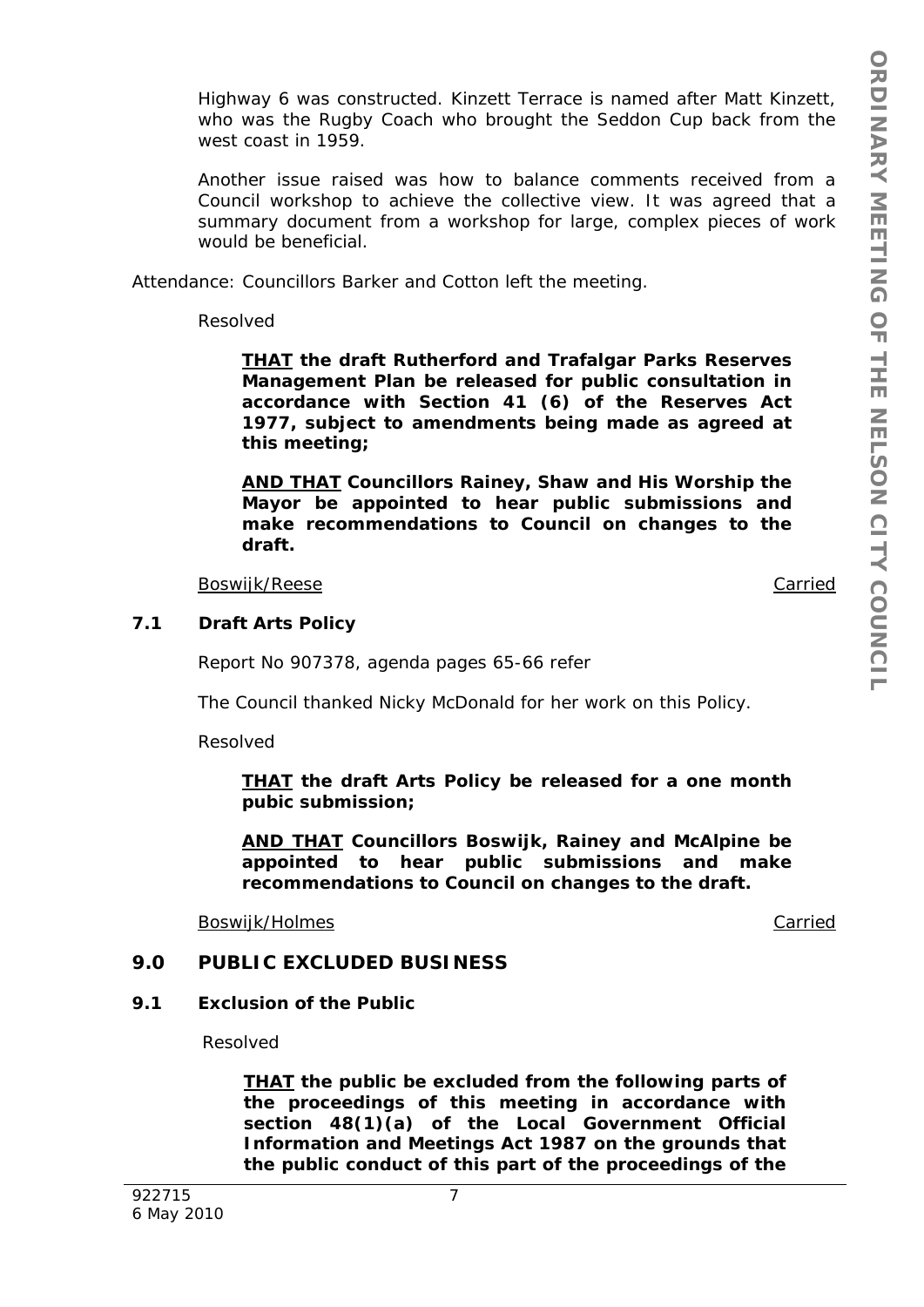#### *meeting would be likely to result in the disclosure of information for which good reason for withholding exists.*

#### Boswijk/Reese Carried

The meeting resumed in Public Session at 2.53pm

### **9.2 Re-admittance of the Public**

Resolved

# *THAT the public be re-admitted to the meeting.*

His Worship the Mayor/Holmes Carried Carried

# **10.0 REPORTS FROM COMMITTEES**

## **10.1 Nelson Regional Sewerage Business Unit – 12 March 2010**

Report No 894993, agenda pages 67-73 refer

Resolved

*THAT the minutes of the meeting of the Nelson Regional Sewerage Business Unit, held on Friday 12 March 2010 be received.* 

Holmes/Thomas **Carried** Carried **Carried** Carried **Carried** 

## **10.2 Founders Heritage Park Committee – 17 March 2010**

Report No 896323, agenda pages 74-76 refer

Resolved

#### *THAT the minutes of the meeting of the Founders Heritage Park Committee, held on Wednesday 17 March 2010 be received.*

Holmes/His Worship the Mayor **Carried** Carried

# **10.3 Nelson Youth Council – 30 March 2010**

Report No 907208, agenda pages 77-80 refer

Resolved

6 May 2010

*THAT the minutes of the meeting of Nelson Youth Council, held on Tuesday 30 March 2010 be received.* 

His Worship the Mayor/Rainey Carried